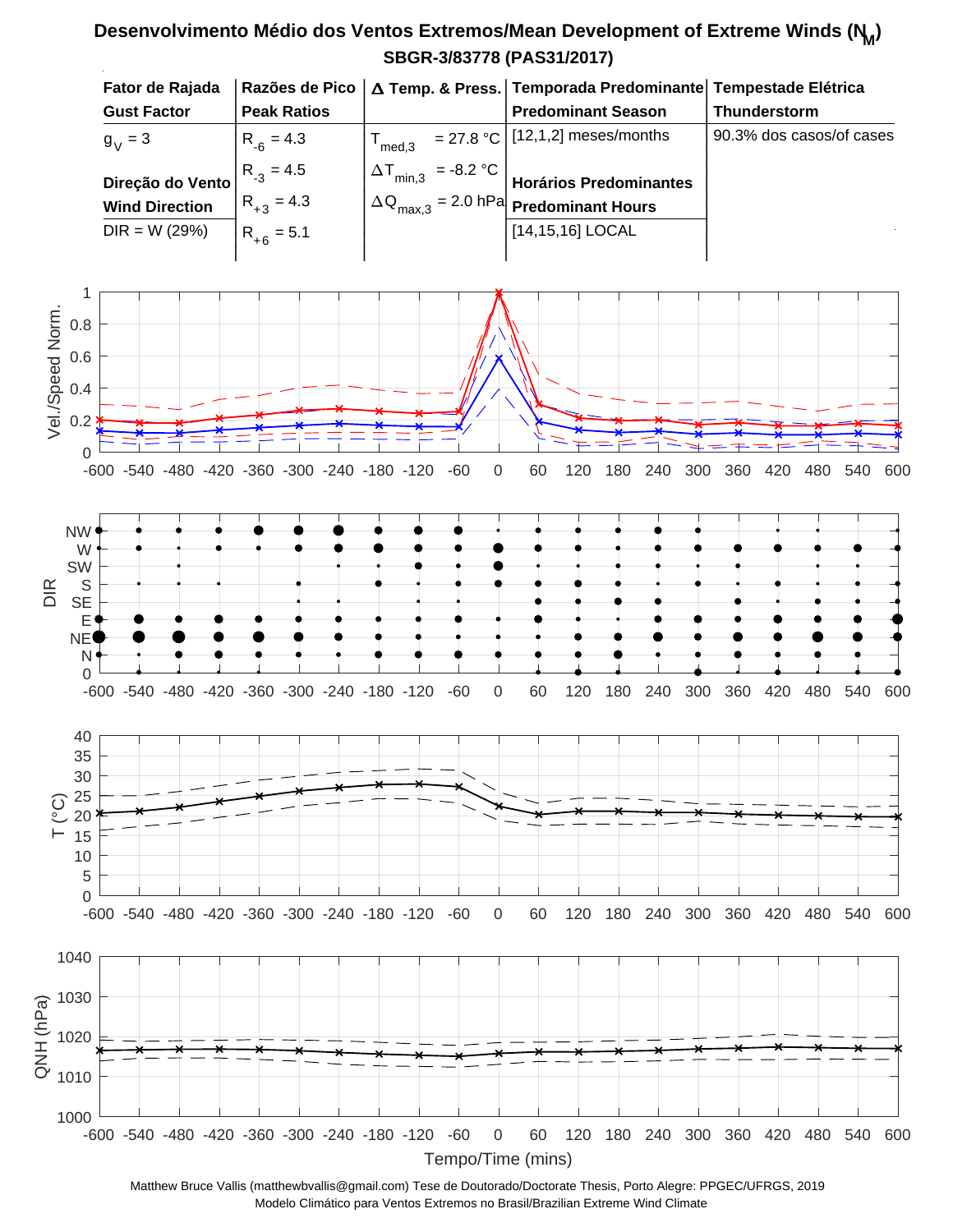## **SBGR-3/83778 (PAS31/2017) Desenvolvimento Médio dos Ventos Não-Sinóticos/Mean Development of Non-Synoptic Winds (N<sup>N</sup> )**



Matthew Bruce Vallis (matthewbvallis@gmail.com) Tese de Doutorado/Doctorate Thesis, Porto Alegre: PPGEC/UFRGS, 2019 Modelo Climático para Ventos Extremos no Brasil/Brazilian Extreme Wind Climate